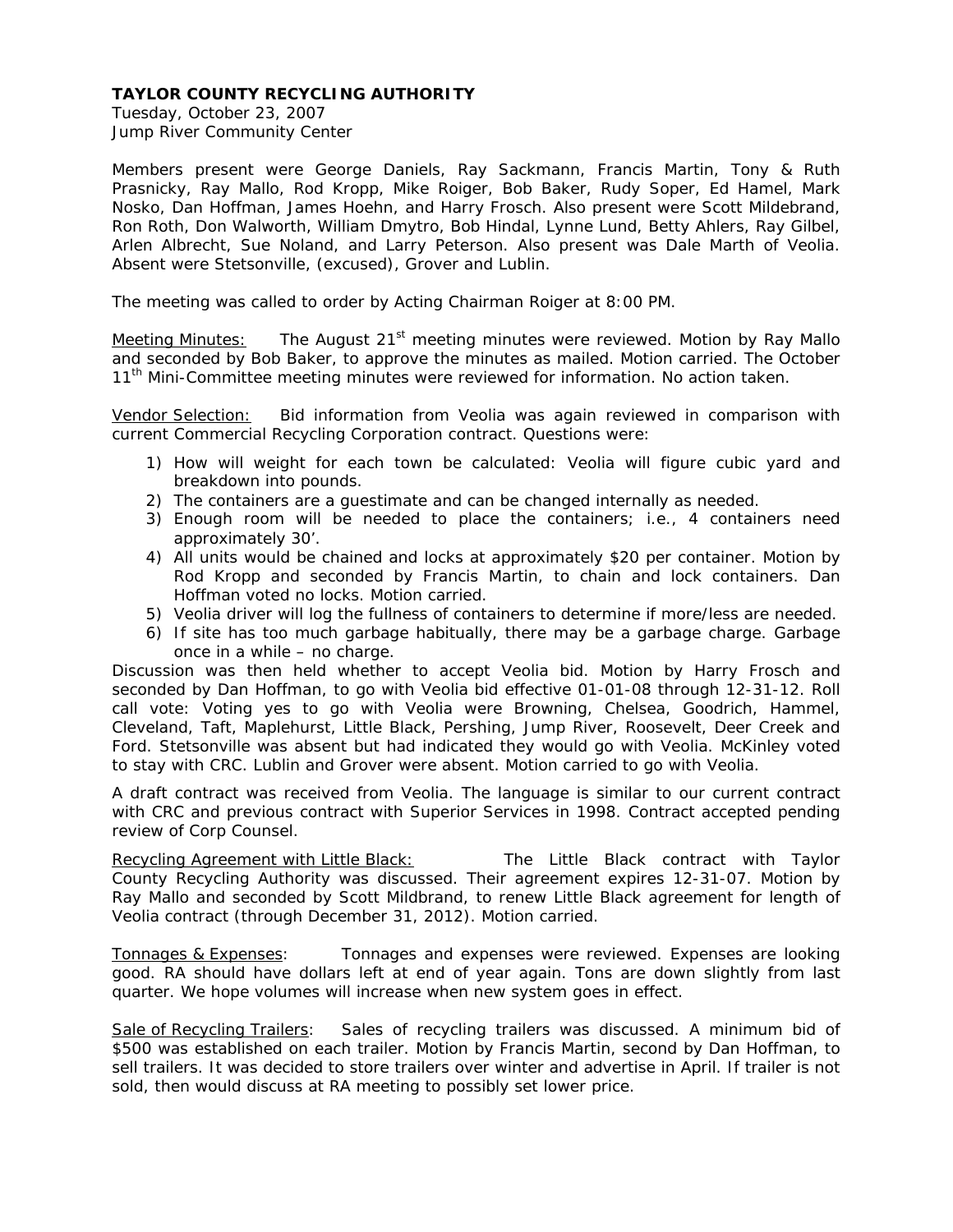Tire Collection Update: The tire collection for 2007 has been completed. Volumes are similar to last year. The RA paid the difference between the cost for tires they collected and what Auburndale billed. The difference paid by RA was \$504.

Comments, Problems & Questions: a) Light loads came from Stetsonville and Ford. Possible reasons for light loads were discussed. Motion by Dan Hoffman, second by Francis Martin, to treat as all other towns in past and invoice for half of transportation cost. Motion carried.

The next meeting is scheduled for February 19, 2008 at Chelsea Town Hall. Motion to adjourn at 9:00 PM by Ray Mallo and seconded by Bob Baker. Motion carried.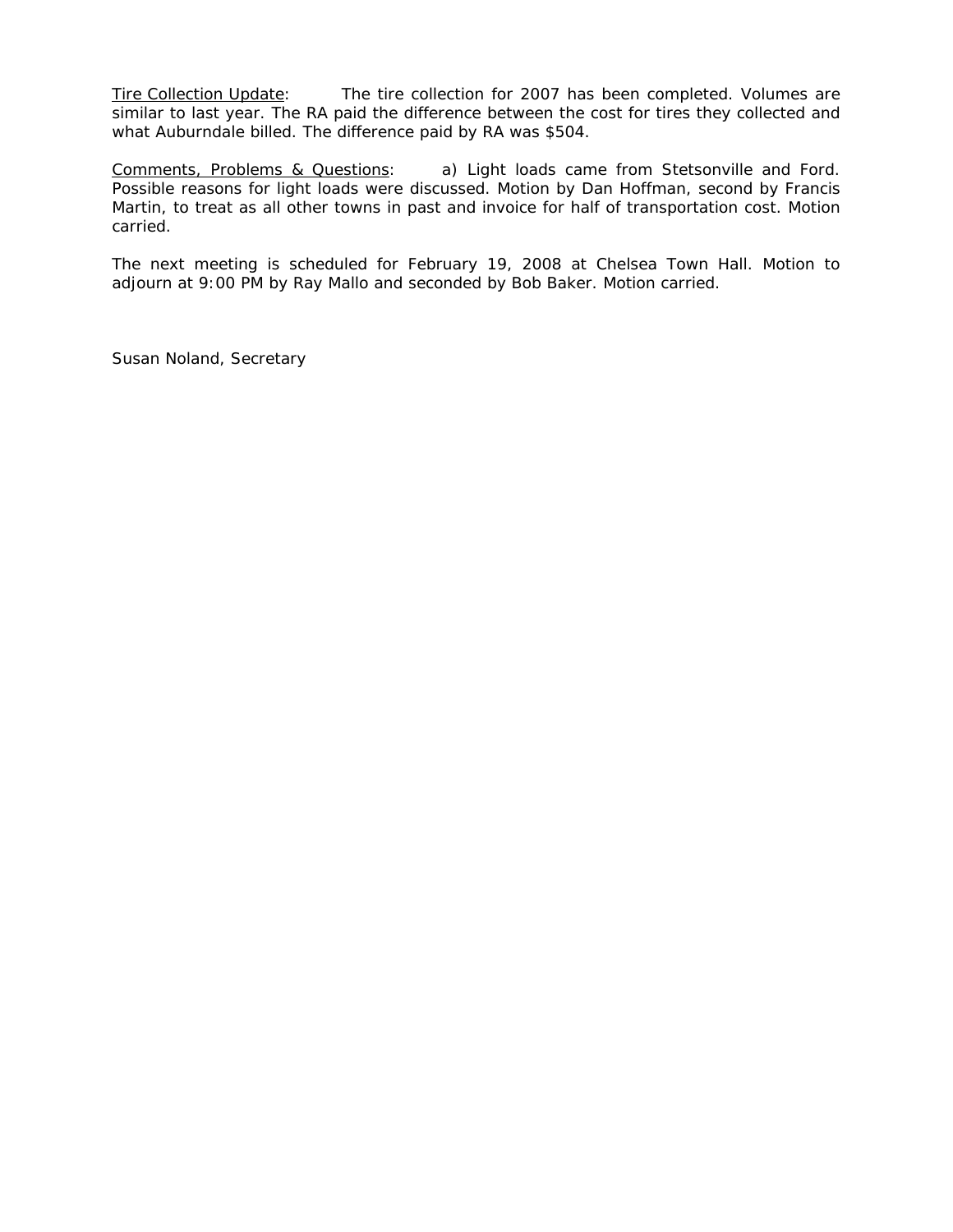## **Taylor County Recycling Authority Mini Committee October 11, 2007**

The mini-committee meeting was called to order at 9:00 a.m. Present were Ray Mallo, Scott Mildbrand, Dan Hoffman, Larry Peterson, Arlen Albrecht, and Sue Noland. Also in attendance for a portion of the meeting was Dale Marth from Veolia.

The projected container usage proposal from Veolia was reviewed. The initial bid had 45 containers and now they are proposing 54 containers total based on days and hours of sites. One question is if container numbers can be reduced if we later find less can be used.

Dollar-wise, the new rate for Year 1 would be \$22,800 and by Year 5 the cost would be \$28,243 plus \$2700 (CPI & fuel surcharge) for a total of \$30,943. This would be \$3000 more than Commercial Recycling Corporation.

When Dale Marth joined the meeting the following were discussed:

- $\geq$  5.5% is energy surcharge per month for fuel surcharge. This fluctuates and can be billed as we want. Members felt it should be billed quarterly. The CPI would be approximately an additional 3%.
- $\triangleright$  Discussed the response time from Veolia when we call with a question or changes. Do not want a 2 – 3 week wait. Dale indicated the schedule as proposed is automatic but we can call with changes.
- ¾ Veolia would weigh at initial start-up and then do an average of each commodity. They can also break out volume of yards by town. Veolia would re-weigh once a year to get new averages.
- ¾ Also discussed aluminum and tin going to other vendors. Dale indicated it is okay as is and if becomes a problem would ask us to change.
- $\triangleright$  If a change in containers is needed, would the price change be effective immediately or 4 months later when actually removed. Dale indicated would be priced adjusted when driver removes as soon as possible and signs off.
- $\triangleright$  Dale said he will create a log sheet for his drivers for when each container is serviced and volume in containers. He will add a quality column to track any contamination found in containers.
- $\triangleright$  Locks and chains for containers would be a one time charge of \$20 per container if required.

Motion by Dan Hoffman, second by Ray Mallo, to recommend to Recycling Authority to sign contract with Veolia. Motion carried.

Meeting adjourned at 10:55 a.m.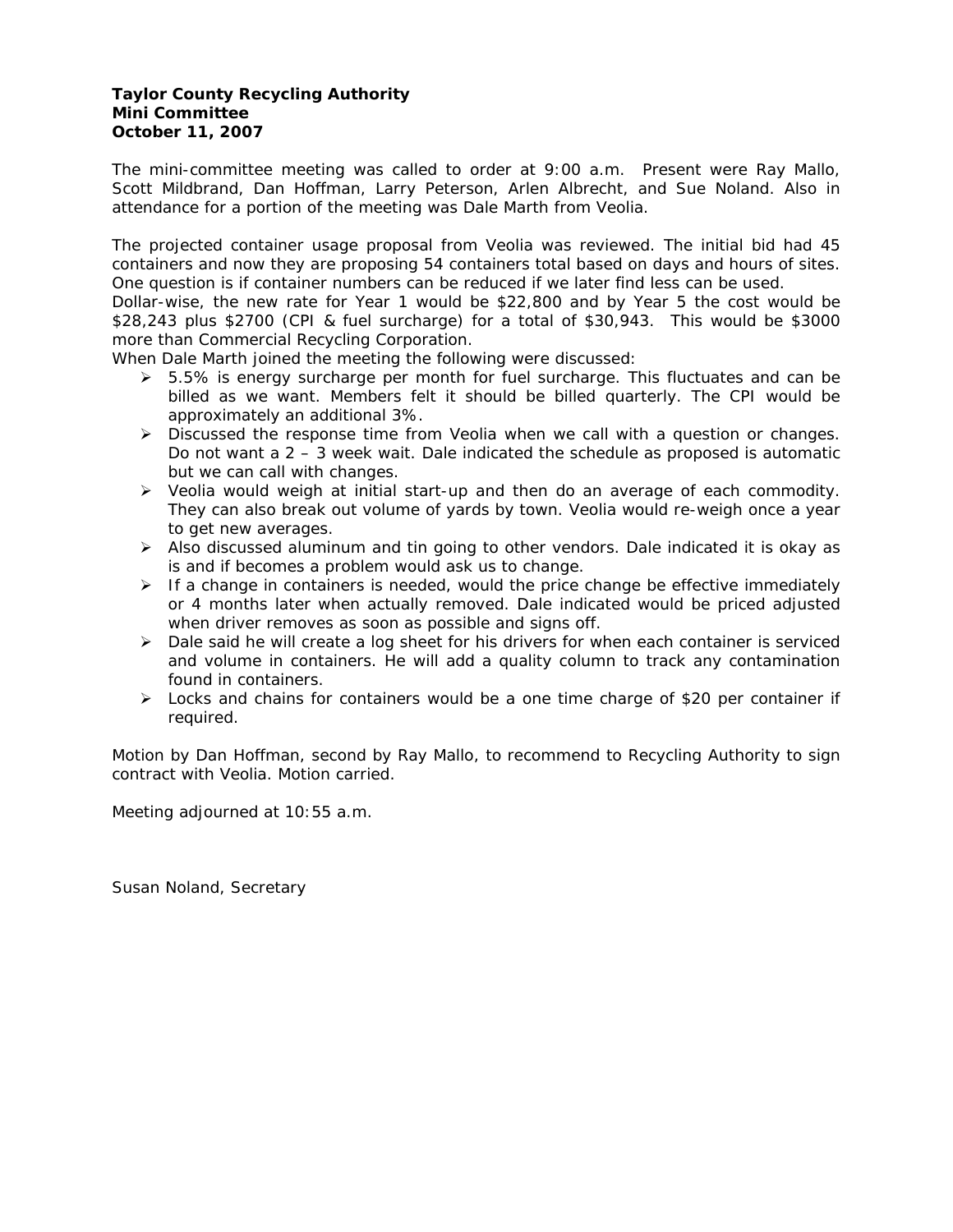Tuesday, August 21, 2007 Little Black Town Hall

Members present were George Daniels, Ray Sackmann, Francis Martin, Tony & Ruth Prasnicky, Ray Mallo, Rod Kropp, Mike Roiger, Bob Baker, Allan Peissig, Rudy Soper, Ed Hamel and Harry Frosch (joined meeting at 8:15). Also present were Scott Mildebrand, Ron Roth, Don Walworth, Jim Kreklau, Joanne Smith, Arlen Albrecht, Sue Noland, and Larry Peterson. Also present was Dale Marth of Veolia. Absent was Stetsonville, Jump River, Grover, Maplehurst and Lublin.

The meeting was called to order by Administrator Peterson at 8:03 PM.

Appointing new Chairman: Administrator reported Ed Stroinski is sick and will no longer be Chairman of Recycling Authority. We need to appoint new chairman for Recycling Authority. Mike Roiger volunteered to serve as Temporary Chairman until a new Chairman is elected.

Meeting Minutes: **The May 15<sup>th</sup> meeting minutes were reviewed. Motion by Rod** Kropp and seconded by Tony Prasnicky, to approve the minutes as mailed. Motion carried.

Tour of CRC: A tour of Commercial Recycling Corporation was conducted earlier. Individuals present viewed two trailers, one full and one empty to go back out. We seen how they weigh the boxes, the baler, stacks of commodity to be processed and baled commodities ready for shipping out.

Mini-Committee Meeting Minutes: The Mini-Committee meeting minutes from the May 30<sup>th</sup> and August 13<sup>th</sup> meetings were reviewed. Peterson and Albrecht explained the procedures used to send out bids and how the bids were summarized for comparison.

Bid Summary Review: The summary of the three bids was reviewed and discussed. Mr. Dale Marth from Veolia was present. Questions were asked about the fuel surcharge and the 5½% CPI increase. Various questions were asked and answered regarding Veolia's bid. Roiger felt we should provide Veolia with the number of days and hours a month each site is open so Veolia can estimate the number of boxes needed at each site. The Mini-Committee will then meet and bring findings and recommendations to the October meeting. Motion by Rod Kropp and seconded by Harry Frosch, to authorize Administrator and Mini-Committee to further negotiate with Veolia and bring back results to the October meeting for consideration. Motion carried.

Little Black Recycling Agreement:The Town of Little Black's recycling agreement will expire on 12-31-07. The town will need to discuss and make a decision once we decide on which vendor we will use as of January 1, 2008.

Tonnages & Expenses: a) Tonnages for the  $2^{nd}$  quarter total 174,962 pounds. Previous  $\overline{q}$  quarter totals were 152,879 pounds and 3<sup>rd</sup> quarter totals are not complete yet. b) Expenses currently are \$78,875 with a current balance of \$51,163. Grant dollars received was \$108,828 and Recycling Efficiency Incentive Grant of \$10,514. Grant dollars were divided out to City, Joint Rib Lake and Westboro.

CRC Trailer Repair Bill: Commercial Recycling had trailer #19 repaired. The door latch/rod was repaired and mud flaps were put on. Motion by Harry Frosch, second by Tony Pasnicky, to approve payment of \$166.48 bill. Motion carried.

Administrator reported trailer #15 needs to have brakes repaired. CRC will let Administrator know what has to be done and what the cost will be.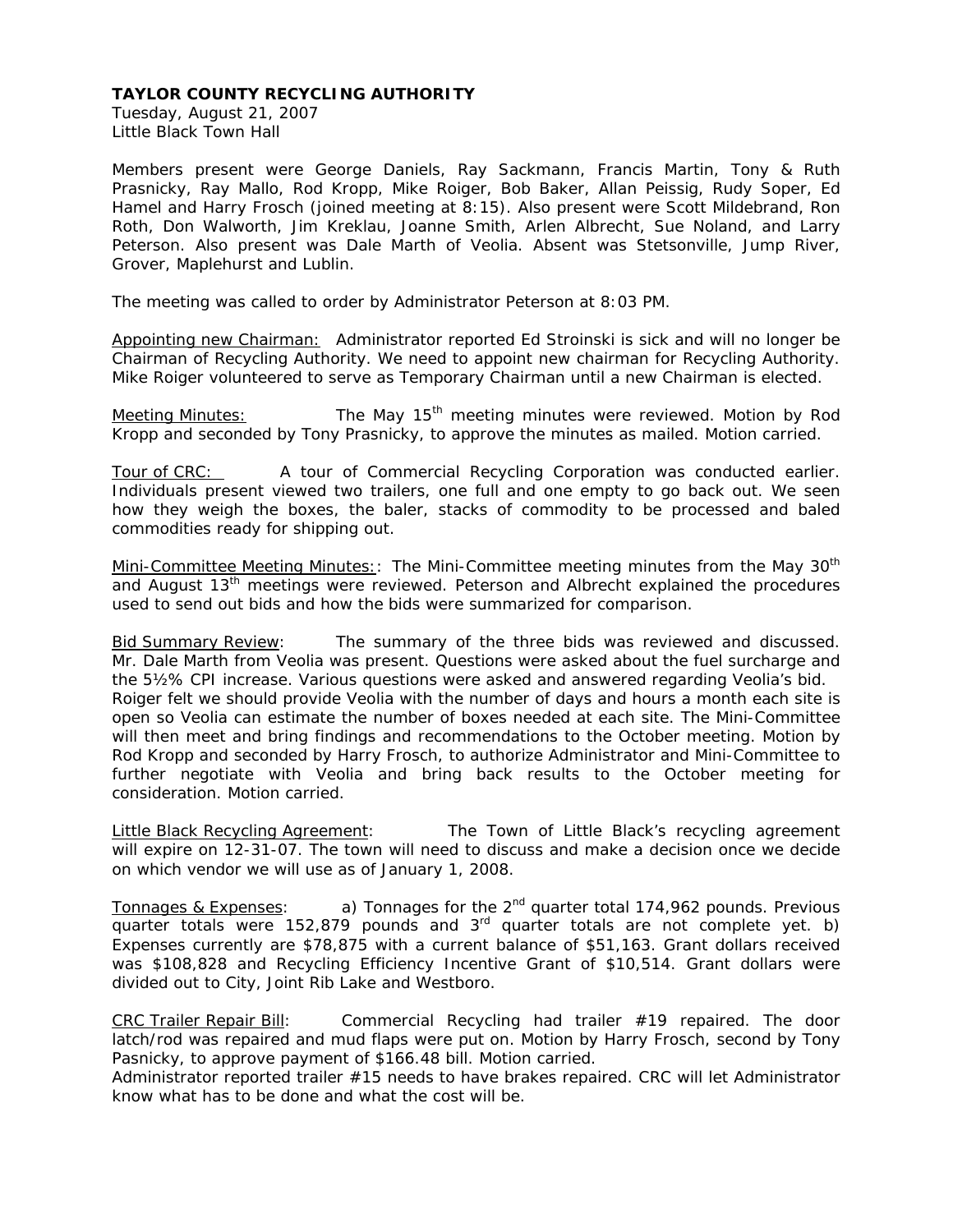Grant & REIG Dollars: Grant and REIG dollars were previously discussed with expenses and revenue report. New applications for both grants are due by October 1<sup>st</sup> to the DNR. We will be applying for basic grant and REIG dollars again.

Tire Collection Update: The tire collection is completed. A tire collection comparison of 2006 and 2007 was reviewed. There are some discrepancies in the billings from Auburndale compared to what the towns tallied. After discussion, motion by Ray Mallo, second by Rod Kropp, to have Recycling Authority make use of grant dollars to make up the difference between towns actual count and Auburndales numbers. Motion carried.

Clean Sweep Report: Administrator reported on Clean Sweep in 2007 conducted for Taylor County residents. The total collected from all 4 sites on the 2 days were 13,519 pounds of hazardous waste collected, 2,223 fluorescent tubes, 313 oil filters, 188 households, 508 appliances & electronics, 94 lead acid batteries and 390 gallons waste oil.

Comments, Problems & Questions: a) Light load came from Stetsonville in Trailer #7. The total weight was 3350 pounds. The policy is for the municipality to pay half of the transportation cost if weight is less than 3500 pounds. Motion by Francis Martin, second by Ron Roth, to bill Stetsonville \$36 for half of transportation cost. Motion carried.

The next meeting is scheduled for October 23, 2007 at location to be announced. Motion to adjourn at 9:20 PM by Ron Roth and seconded by Rod Kropp. Motion carried.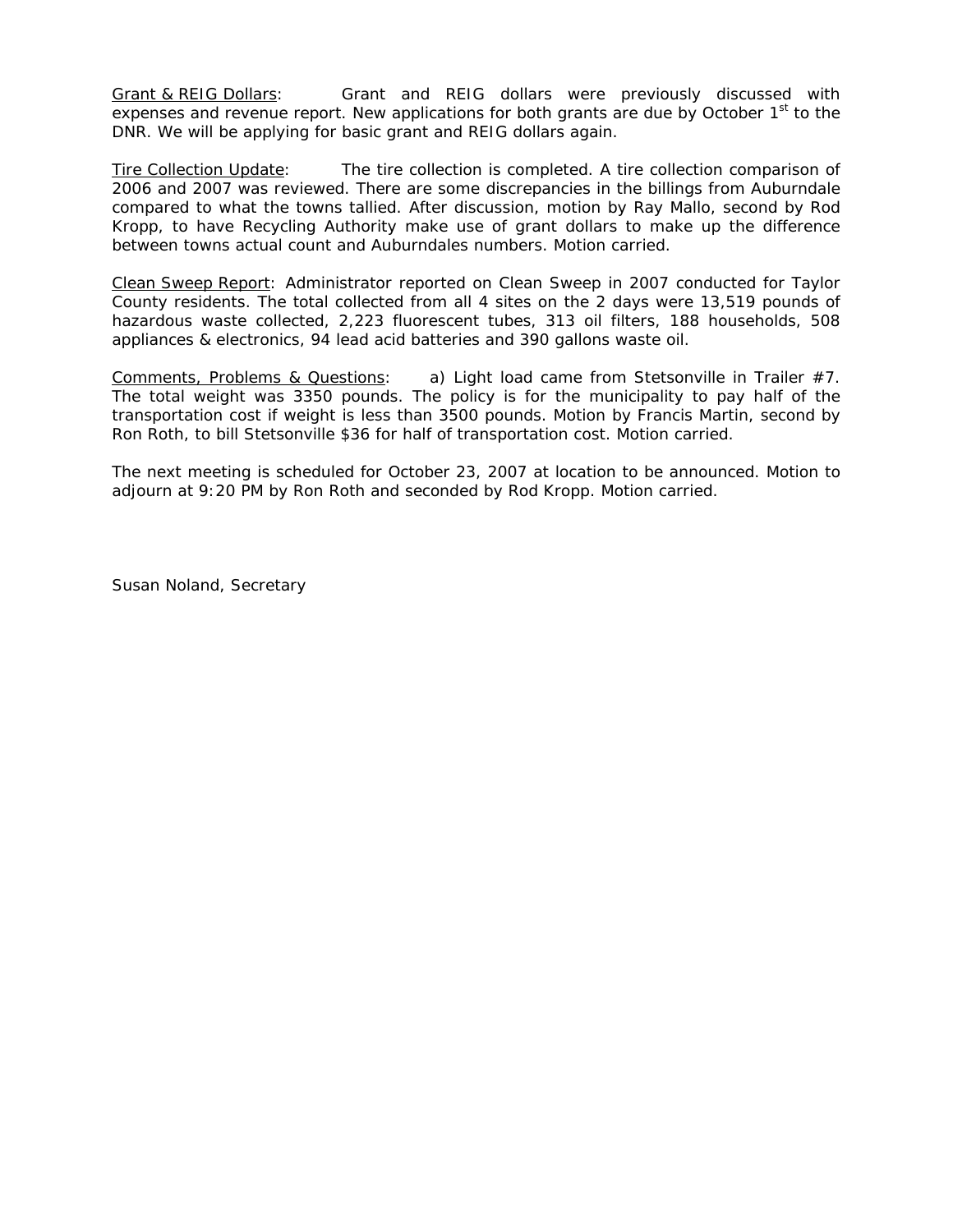# **Taylor County Recycling Authority**

Mini Committee August 13, 2007

The mini-committee meeting was called to order at 9:00 a.m. Present were Ray Mallo, Scott Mildbrand, Mike Roiger, Ron Roth, Larry Peterson, Arlen Albrecht, and Sue Noland.

Mike Roiger was elected Acting Chairman. Dan Hoffman was absent and asked Ron Roth to take his place.

Motion by Ray Mallo and seconded by Scott Mildbrand, to approve the minutes of the May 30<sup>th</sup>, 2007 meeting as mailed. Motion carried.

The three bids received and summary of bids was reviewed. Arlen explained the summary of the bid analysis. The 3 bids reviewed were from Commercial Recycling, Waste Management and Veolia. The bottom line charge for cost per ton of total program cost was : Commercial Recycling Corporation \$166, Waste Management \$221 or \$254 (depending upon 1 or 2 site attendants) and Veolia \$127 or \$150 (depending upon 1 or 2 site attendants).

Questions raised were:

1) Is Veolia bid contingent upon garbage service too?

2) Fuel surcharge not increased, if the fuel prices stay the same.

It was decided to leave the garbage issue alone and each municipality should deal on their own.

Final recommendation of members were: Ray Mallo – stay where we are, it's working and hate to screw it up. Scott Mildbrand – go with Veolia due to cheaper. Dan Hoffman – (per Ron Roth) he would go with Veolia.

Motion to adjourn at 10:05 a.m. by Scott Mildbrand and second by Ray Mallo. Motion carried.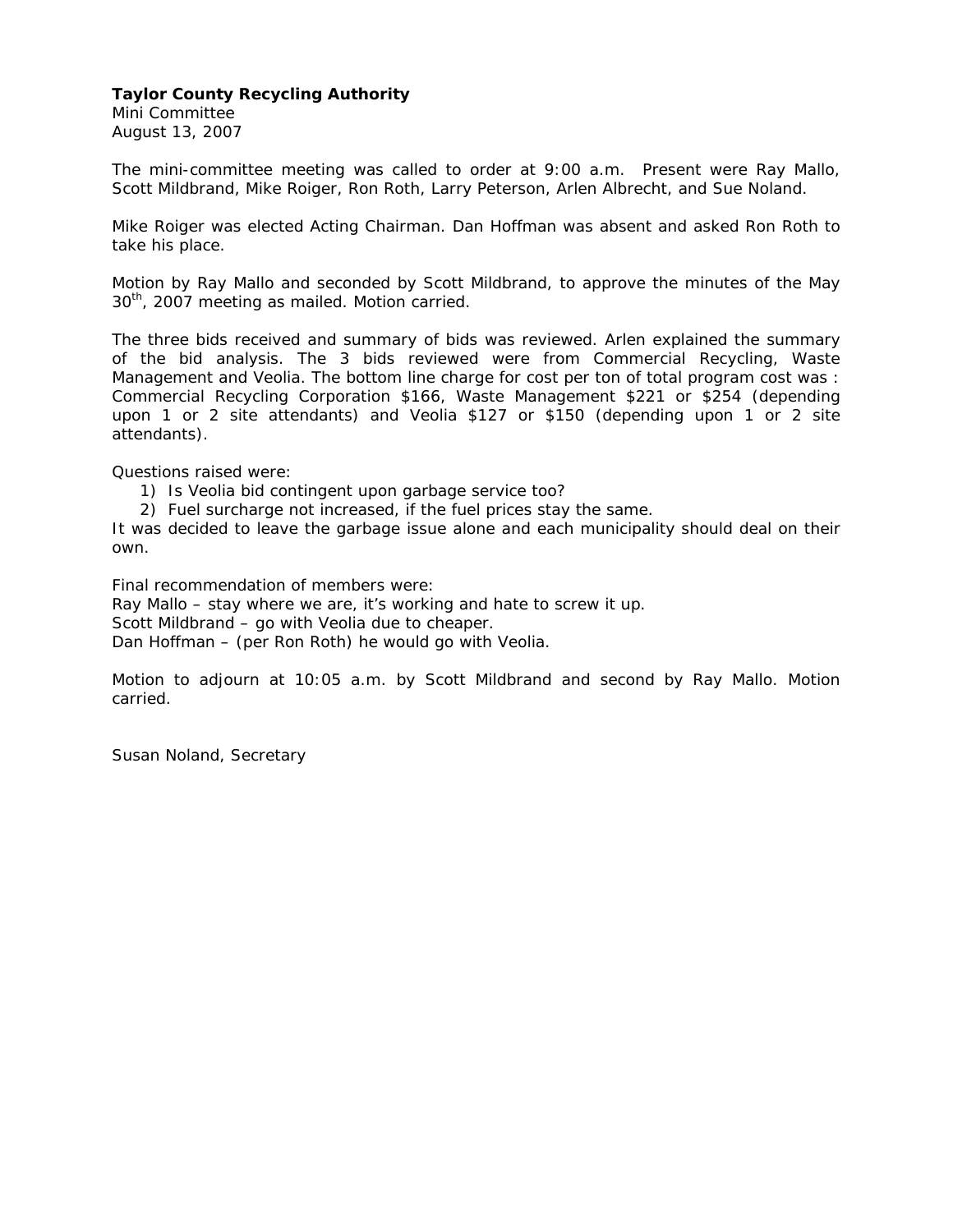## **Taylor County Recycling Authority**

Mini Committee May 30, 2007

Little Black Town Hall.

The mini-committee meeting was called to order at 9:05 a.m. Present were Ed Stroinski, Ray Mallo, Scott Mildbrand, Dan Hoffman, Larry Peterson, Arlen Albrecht, and Sue Noland.

The purpose of the meeting is to discuss negotiations of a new contract for recycling services.

Ed Stroinski reported on his findings when he talked to adjacent towns and their recycling/garbage operations.

Arlen reported on his conversation with Veolia. They are not interested in our trailer system. If they were to pick up our commodity, the items would go to their Wausau merf. Commercial Recycling was also contacted. They are not interested in co-mingling. They need to ensure the product is of quality. Arlen also reported the committee can tour Commercial Recycling at 7 p.m. on August 21 prior to the regular scheduled meeting at the

We will be requesting bids for services: (1) bid for recycling services and (2) garbage collection if vendor is interested. One requirement will be that the vendor furnish the roll-

off containers. Bid options will include source separation, co-mingling, or go main-stream.

Committee also discussed the possibility of consolidating some of the recycling sites. It was decided to not consider this at this time.

Data will be compiled to determine current costs/ton based different programs.

Peterson and Albrecht will draft the specifications and forward to the mini-committee. Committee should verify areas addressed and get comments back prior to sending out to vendors. Vendors will be required to submit bid by July 20, 2007.

The next meeting was scheduled for August 13 to review submitted bids. Meeting adjourned at 10:20 a.m.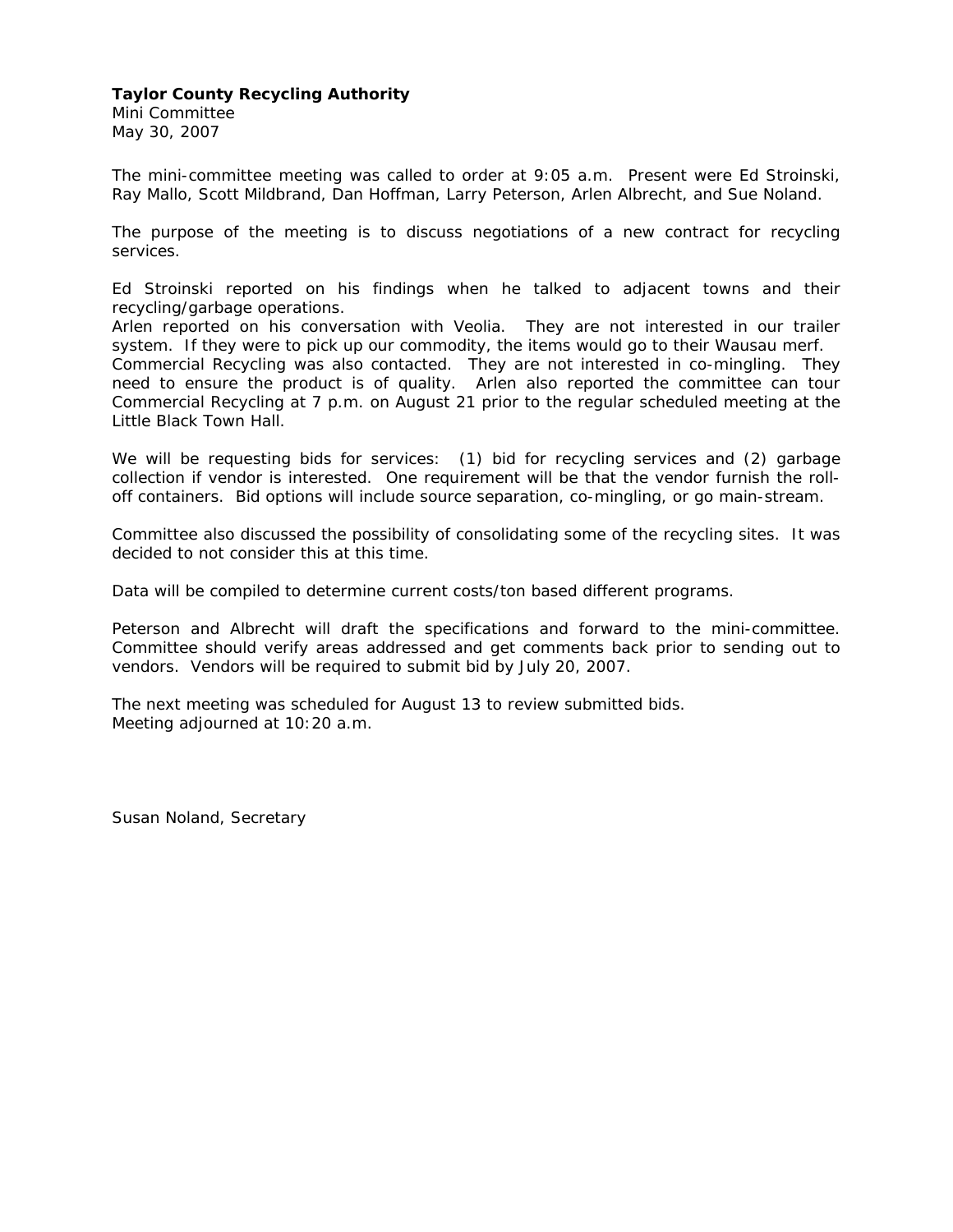Tuesday, May 15, 2007 Maplehurst Town Hall

Members present were Ed Stroinski, George Daniels, Ray Sackmann, Francis Martin, Daniel Hoffman, Tony & Ruth Prasnicky, Ray Mallo, Rod Kropp, Mike Roiger, William Dmytro and Mark Nosko. Also present were Scott Mildebrand, Ron Roth, Ed Hamel, Arlen Albrecht, Sue Noland, and Larry Peterson. Absent was Stetsonville (excused), Hammel, Jump River, Ford, Grover and Lublin.

The meeting was called to order by Chairman Ed Stroinski at 8:00 PM. Motion by Mike Roiger and seconded by Dan Hoffman, to approve the minutes of the February  $20^{th}$ , 2007 meeting as mailed. Motion carried.

Tonnages & Expenses: a) Tonnages:  $1<sup>st</sup>$  quarter tons and month of April were reviewed. Tons are down slightly from previous quarter total and also last year total. b) Expenses: revenues for starting 2007 were \$10,614. Expenses so far are approximately \$9,153. Current balance is \$1,461. We will receive grant dollars in June from the State.

Report on tour of WM facilities: A tour of the Waste Management Minneapolis and Chippewa Falls facilities was conducted. Approximately 20 Taylor County people went on the bus. Waste Management will reimburse Taylor County for the 3 extra people picked up along the way. Members that went on tour were really impressed with the operations. Motion by Mike Roiger and seconded by Dan Hoffman, to approve and pay the Krug Bus Service bill. Motion carried.

Grant dollars for 2007: The Administrator reported on 2007 basic grant and Recycling Efficiency Incentive Grant dollars that will be received. A total of \$108,828.73 for basic grant and \$10,514.40 for REIG. The total funds available for the Taylor County Recycling Authority will be approximately \$60,484. Monies should be sent to us by the end of June from the DNR.

Trailer sale: Trailer #1 was sold. Dan Hoffman was the high bidder of \$652. There were a total of 6 bids received.

Tire Collection: The 2007 tire collection was discussed. Administrator Peterson talked to Auburndale Tire Recycling and cost per ton will remain the same at \$115/ton. A tentative schedule was reviewed. We are looking at 4 dates to collect from all 17 municipalities, Westboro and Melvin Company starting August 4<sup>th</sup> and ending August 18<sup>th</sup>. Discussed was the fact that the towns are making up the difference with the price/ton increase. Members felt this is doable if it keeps the tires coming in and not in the road ditches. Motion by Rod Kropp and seconded by Francis Martin, to approve leaving the rates the same as last year: \$1/\$5/\$10. Motion carried. Information will be sent out in June to the participating towns.

Clean Sweep*:* Clean Sweep statistics for May 12 were reviewed. A total of 97 participants came through the chemical collection at Stetsonville and 156 vehicles through appliance with 375 appliances collected. There were 10 participants at Jump River with 25 appliances collected.

The Stetsonville site was very busy and lots of volumes were collected. Jump River was slower, likely due to the fact that the Jump River/McKinley site collects appliances at their recycling site.

Contract Negotiations: Contract negotiations will need to be started. The current contract will expire on December 31, 2007. We would like to tour our current processor, Commercial Recycling Corporation, and also Veolia, if they are interested.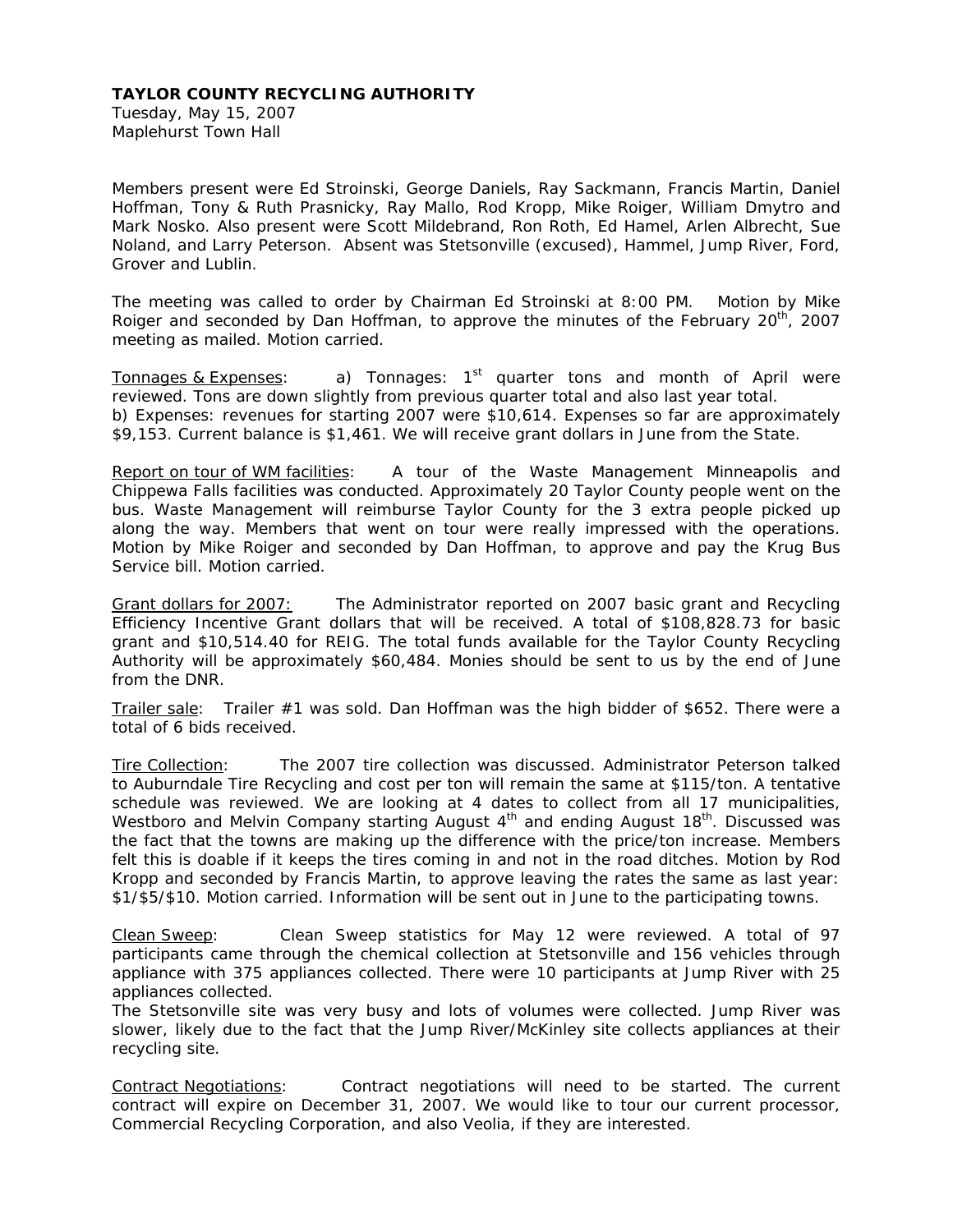Some issues to address during negotiations are: if the County picks up, who provides the containers, what costs will be, and what type of separation will be allowed. The Mini-Committee formed to conduct negotiations will be Mike Roiger, Ray Mallo, Dan Hoffman and Ed Stroinski.

Comments, Problems & Questions: a) Commercial Recycling asked that each site put down boards/planks at each site for under dollies. In the spring, sites are soft and during hot summers, blacktop gets spongy. b) Pictures of trailers were passed around – one site is sorted correctly and looks great, the other one is messy and commodities are all over the floor. A two-hour bill (extra charge) was submitted by CRC for separating the material and was given to the town for payment per Recycling Authority policy.

The next meeting is scheduled for August 21, 2007 at Little Black Town Hall. Motion to adjourn at 9:05 PM by Mike Roiger and seconded by Ray Mallo. Motion carried.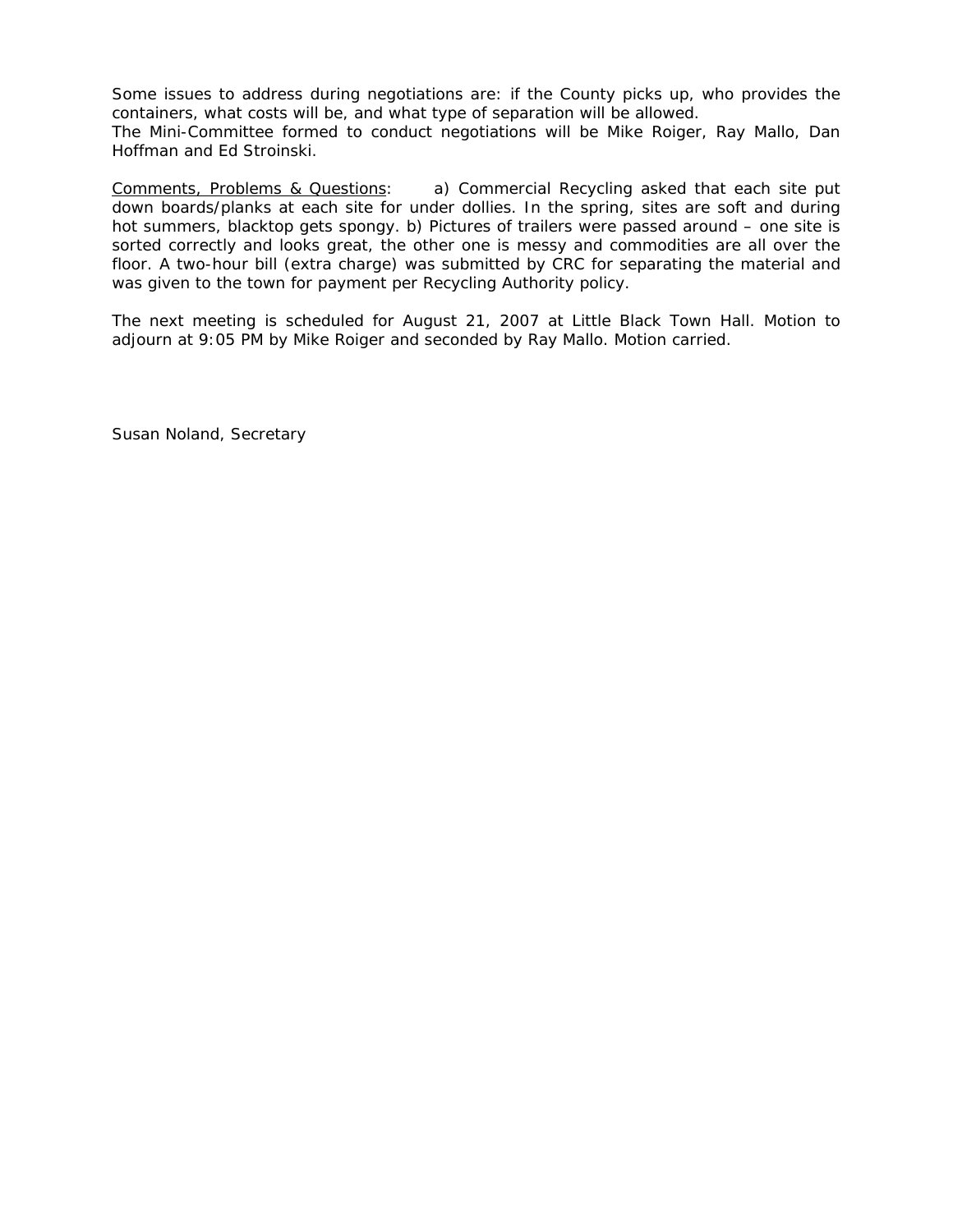Tuesday, February 20, 2007 County Board Room

Members present were Ed Stroinski, Harry Frosch, Leroy Jensen, Randy Mayer, Ray Sackmann, Francis Martin, Daniel Hoffman, Tony Prasnicky, Ray Mallo, Rod Kropp, Mike Roiger, Bob Baker, William Dmytro and Allen Beadles. Also present were Scott Mildebrand, Don Walworth, Rudy Soper, Arlen Albrecht, Sue Noland, and Larry Peterson. Absent was Grover, Maplehurst and Lublin.

The meeting was called to order by Chairman Ed Stroinski at 8:00 PM. Motion by Mike Roiger and seconded by Ray Mallo, to approve the minutes of the November  $28<sup>th</sup>$ , 2006 meeting as mailed. Motion carried.

Tonnages & Expenses:

a) Tonnages for Year-End 2006 were down approximately 2,300 pounds from 2005.

 b) Expenses were reviewed after closing out 2006 books. The balance at Year-End was \$9,762.81 (\$3000 for a trailer purchase and \$6,762.81 for administrative costs.)

*Reimbursements of Year-End Funds*: Reimbursements back to municipalities were discussed. A total of \$23,319.71 was disbursed back to the towns on a per capita basis. This was for town expenses to cover member operating costs.

Tonnages & Expenses to Date: The 2007 expenses and tons information was handed out. We are not very far into the year so not much to compare yet.

Recycling Efficiency Incentive Grant Application: We will be applying for a REI grant again for 2008. We will work with Westboro for an oil filter collection this summer and submit the grant application in October for 2008 dollars.

We will not know until April what our basic grant dollars awarded will be; and in May if REIG dollars will be awarded.

Trailer purchase: Trailers were discussed:

- a) A 1995 48' Stoughton trailer was purchased for \$2,849 including licensing. The new trailer is in very good shape.
- b) Trailer  $#1$  can now be sold. Several people have inquired into buying. Committee requested we put the trailer sale out on bids. It was stated a minimum bid is not required, as there appears to be quite a bit of interest in the trailer.
- c) Discussed letter with Commercial Recycling Corporation discussing trailer loading. A letter was handed out to RA members from discussion with CRC on December 22, 2006 on loading recycling trailers.

Report Cards: There were questions from the report cards printing as to the NR544 volumes. Albrecht explained how he comes up with pounds per capita to meet the DNR requirements of 83.7#'s per person.

Comments, Problems & Questions: Arlen has been talking with Don Mansky (Waste Management) to get a tour set-up of their material recovery facility in the Twin Cities. Also discussed visiting CRC when they unload trailers from our fleet. Group will leave Medford at 7:30 on Tuesday, March  $20<sup>th</sup>$  and go to Chippewa and then to Minneapolis to view Waste Management operations.

Contract negotiations will be put on agenda for May to discuss and appoint a minicommittee for recycling and transportation vendors.